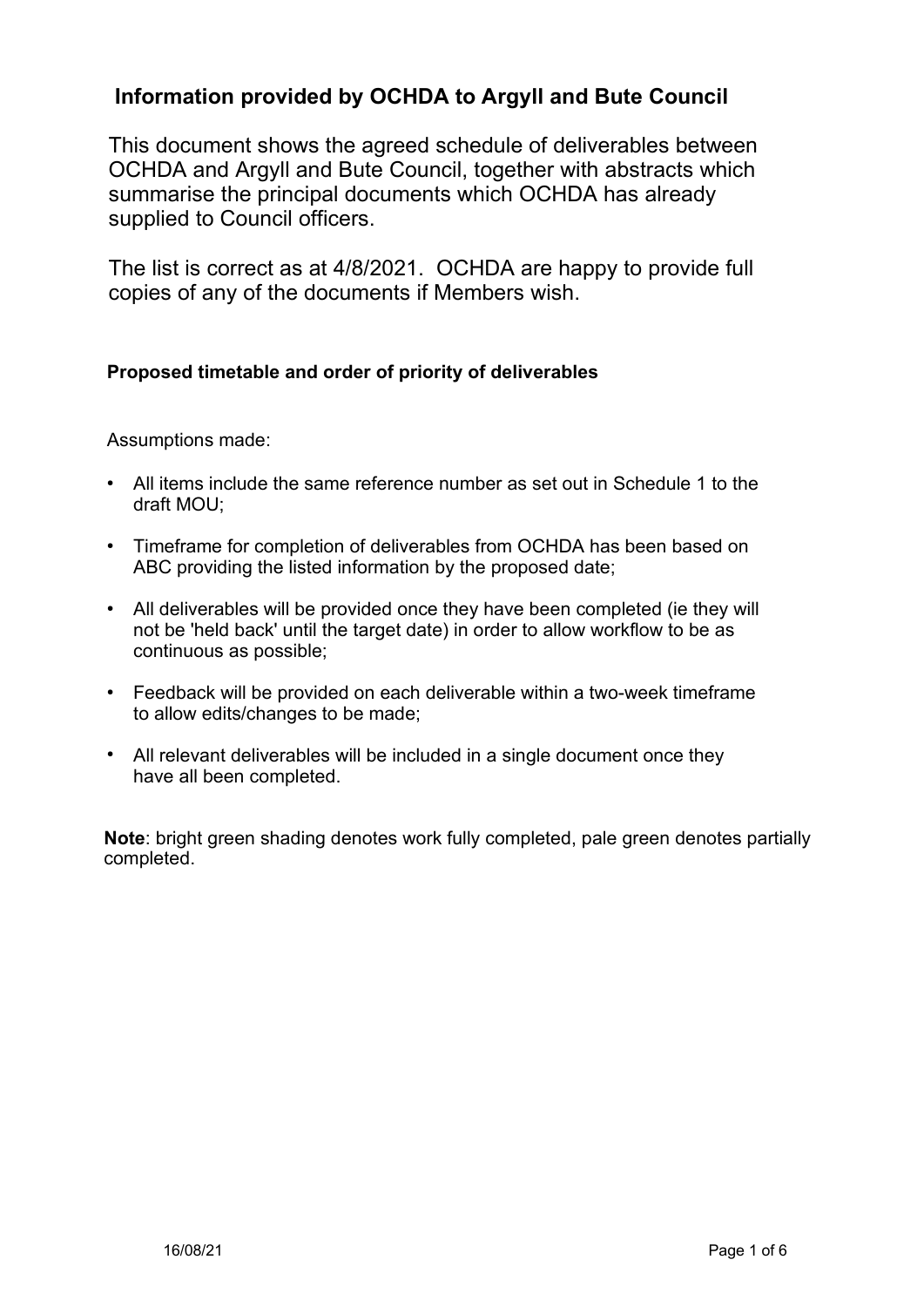# **Items to be provided by Council**

## **By 14-5-21**

|     | Up to date, accurate accounts for the three Council owned assets at the North Pier (Harbour Office,<br>pontoons and the pier itself) |
|-----|--------------------------------------------------------------------------------------------------------------------------------------|
| -F2 | Breakdown and explanation of North Pier expenditure classifications (still ongoing at 9/6/21)                                        |
|     | F3   Updated staff costing/scales as per request to SC and JS of 12/2/21                                                             |

## **By 28-5-21**

| F4             | Copies of any reports and 'business cases' generated for Oban Harbour by ABC over the past 18<br>years that have led to Officers and Councillors deciding not to proceed with the Municipal Port<br>option. Not completed or available |
|----------------|----------------------------------------------------------------------------------------------------------------------------------------------------------------------------------------------------------------------------------------|
| G <sub>4</sub> | Confirmation of current staff tasks and responsibilities undertaken at the North Pier (an expansion of<br>job descriptions that reflects what tasks are actually carried out and typical time allocations)                             |
| T <sub>4</sub> | Details of existing PMSC status and existing MSMS (Marine Safety Management System) (link to<br>Web version)                                                                                                                           |
| T6             | Details of existing Vessel Traffic Service operation (Nothing formal)                                                                                                                                                                  |

### **By 11-6-21**

| A2             | Copies of most recent asset condition surveys - not available        |
|----------------|----------------------------------------------------------------------|
| A <sub>3</sub> | Valuation of assets - not considered to be relevant                  |
| A4             | Details of maintenance requirements/plans/budgets                    |
| A5             | Details of existing lease arrangements relating to North Pier assets |

### **Date TBC at next management meeting as it will require negotiation between both parties and is dependent on other outputs**

| A <sub>6</sub><br>Preparation of lease |  |
|----------------------------------------|--|
|----------------------------------------|--|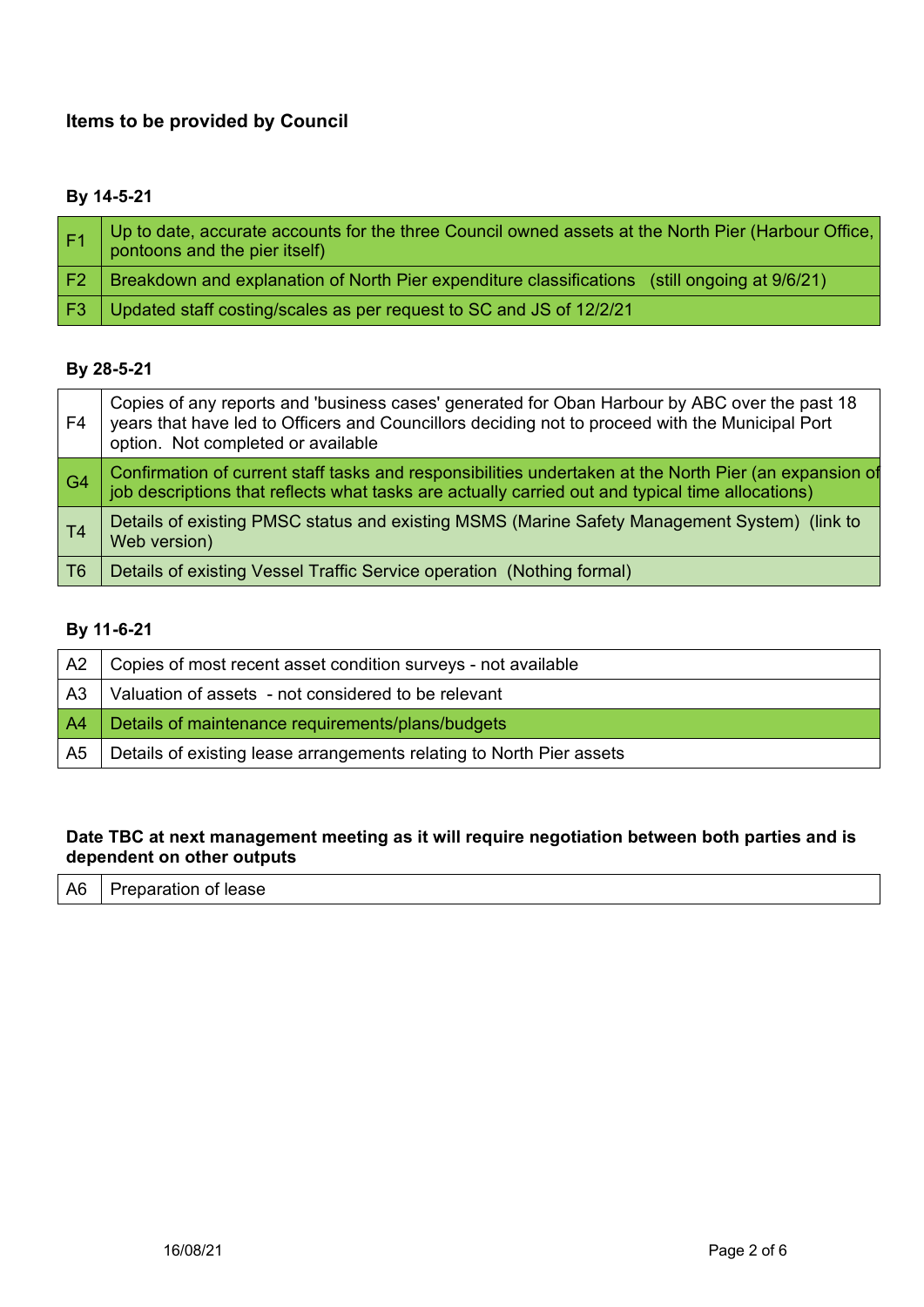## **Items to be provided by OCHDA**

#### **By 14-5-21**

#### **By 21-5-21**

| A1   Details of Council assets which OCHDA is seeking to lease from the Council |
|---------------------------------------------------------------------------------|
| T1   Confirmation of harbour extents                                            |

#### **By 28-5-21**

| F <sub>6</sub> | Updated paper on proposed Conservancy Charge                                                                  |
|----------------|---------------------------------------------------------------------------------------------------------------|
| G <sub>1</sub> | Overview of proposed Governance Structure                                                                     |
| G <sub>2</sub> | Details of the proposed Board, how this will be made up and to whom it reports, Stakeholder<br>representation |
| G <sub>3</sub> | Details of Board appointing process and timescales for appointment etc                                        |
| G <sub>5</sub> | Staffing structure proposals - including job descriptions and seasonal staff                                  |
| T <sub>2</sub> | Navigation, buoyage and other ATONs                                                                           |
| T <sub>9</sub> | Expertise within the Trust Port Board (see also G2)                                                           |
|                |                                                                                                               |

**By 9-7-21** (or four weeks after last of deliverables has been provided by ABC, whichever is the later)

| F <sub>5</sub>  | OCHDA's financial plans, projected expenditure and banking details |
|-----------------|--------------------------------------------------------------------|
| G <sub>6</sub>  | Differences between existing and planned service delivery          |
| T <sub>3</sub>  | Pilotage                                                           |
| T <sub>5</sub>  | Proposed PMSC and MSMS arrangements                                |
| T7              | Proposed VTS/vessel monitoring system                              |
| T8              | Proposals re Duty Holder and Designated Person                     |
| T9              | Expertise within the Trust Port Board (see also G2)                |
| T <sub>10</sub> | Proposed technical/professional advisors to support the Trust Port |

#### **ASAP thereafter, no later than 23-7-21**

F7 Financial model and projections for the operation of Oban Bay as a Trust Port, including details of how income will be generated, anticipated expenditure and investment planning, community benefit etc., plus all previous relevant deliverables contained in a single document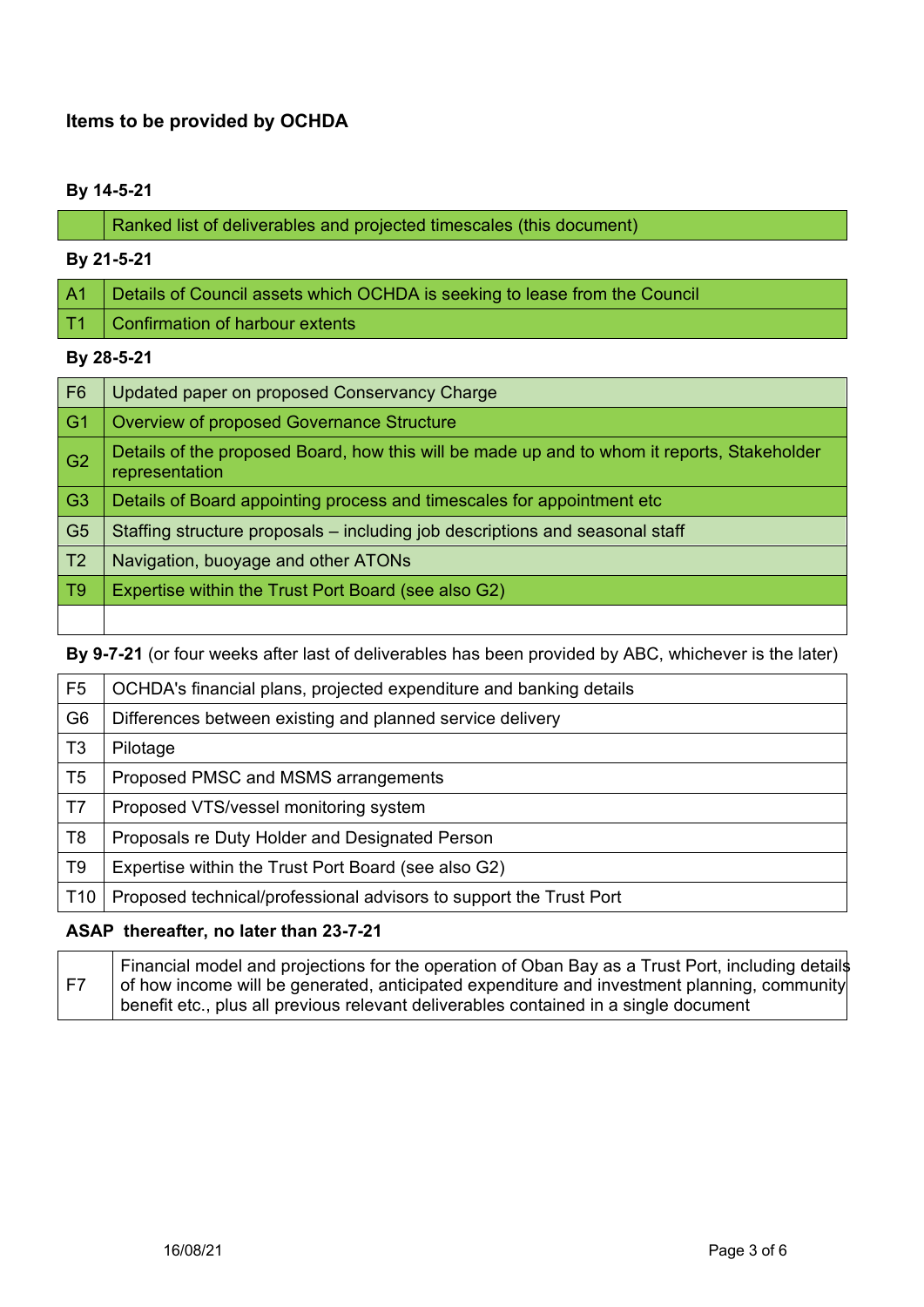### **A1 (15 May 21) – Details of Council assets which OCHDA is seeking to lease from the Council**

OCHDA is proposing that the new Oban Harbour Authority be based in and upon the existing Argyll & Bute Council Harbour Office on the North Pier, subject to a commercial lease arrangement, and the transfer of responsibility for the waters surrounding it. These proposals also include a commercial lease arrangement for the recently-developed Transit Berth facility on the North Pier pontoons.

The assets for which a lease is being sought are shown below, outlined in red.



This document details the process by which OCHDA and Argyll & Bute Council have been working together since November 2019 to explore the development of a Trust Port based on the North Pier, including the origin of the draft "Memorandum of Understanding" of which this is part. The document describes, and shows on charts, the precise assets which OCHDA is seeking to lease from the Council and the area of water currently controlled by the Council that the proposed Trust Port would subsume.

Whilst the document also contains the initial 'Expression of Interest' form for Asset Transfer under the Community Empowerment Act which was requested by the Council, it should be noted that the proposed lease arrangements do not constitute a request for asset transfer under the Community Empowerment Act. However the form, and the charts attached to it, outline the assets under discussion.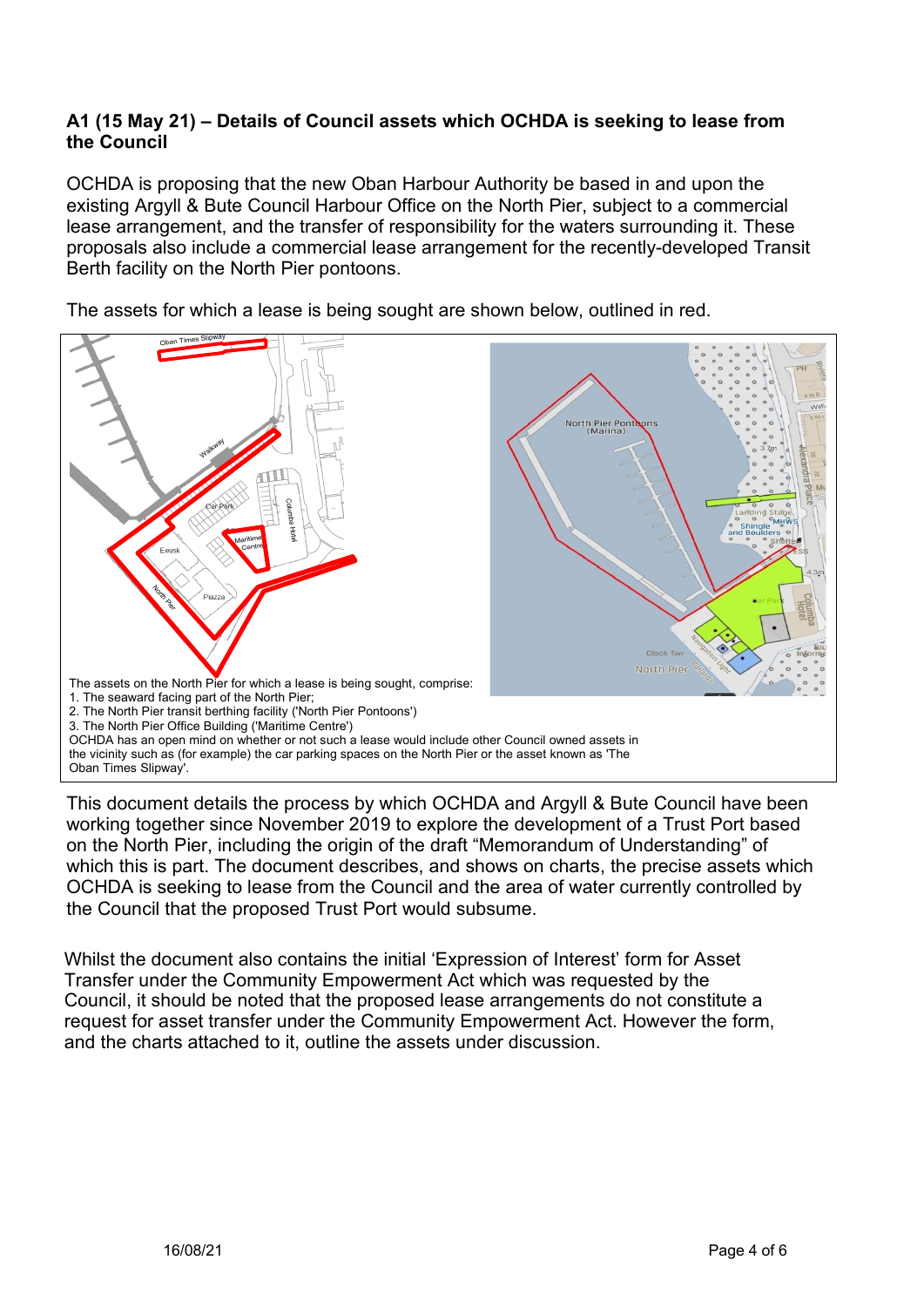# **G1, G2, G3 and T9 (28 May 21) - Governance arrangements**

This suite of documents includes 3 papers describing governance arrangements in the new Oban Harbour Authority and 6 Appendices. These are briefly described below.

**Note**: References in brackets […] relate to the full documents which have been deposited with Council Officers and are available on request from OCHDA.

### **G1 - Overview of Governance**

A Trust Port is governed by an independent Board, suitably qualified and established in keeping with detailed guidance from the Scottish Government. This document gives a brief summary of the arrangements for the establishment of the Port and the Board, and the responsibilities, accountabilities and conduct of the Board, as well as the operational framework and staffing and reporting arrangements.

**Appendix 1** [labelled G1(2)] summarises the legal duties of the Harbour Authority Board and the Chief Executive.

### **G2 and T9 - The Board of Trustees**

The Board of a Trust Port is required to operate the Port as a commercial operation but without shareholders. This document outlines the structure of the Board, the responsibilities, Code of Conduct expected from, and rewards that can be expected by, Board Members and the time commitment that might reasonably be expected. The document also details the principles underpinning engagement with stakeholders and arrangements for reporting, compliance and accountability.

### **G3 and T9 - Board Recruitment**

Arrangements for the establishment of the initial Board will, necessarily, be led by OCHDA with partners from the Oban Bay Management Group. This document describes, in some detail, the expectations of Board members, including the range of skills that will be sought, and the recruitment process that will be followed for the initial recruitment process.

**Appendices 2-6** [labelled G3 (2) – G3 (6)] detail the recruitment process with job descriptions, application form, selection panel arrangements and interview process guidance including recording forms. **These documents are sensitive and should be kept confidential.**